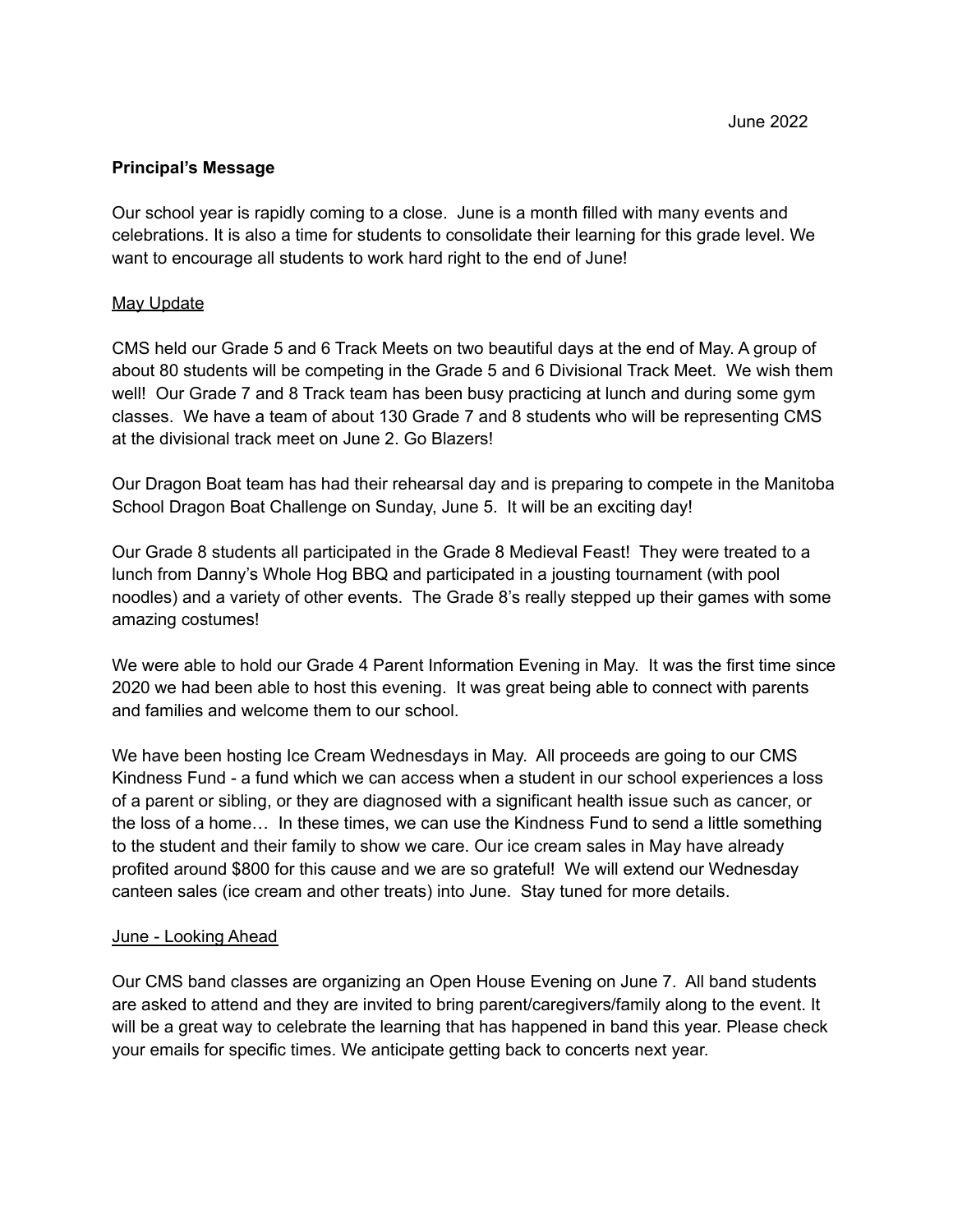The Grade 6 Music Concert is on June 15 and the Grade 5 Music Concert is on June 20. Both concerts begin at 7:00 pm. I've heard some of the classes practicing for this and both concerts will be wonderful!

On June 15, our Grade 7 & 8 students will participate in a ZOOM presentation from the ICE Unit of the RCMP along with other students in Hanover School Division. Constable Gord Olsen from the ICE Unit (Internet Child Exploitation Unit) has presented to students and parents in previous years. He brings real life experience to the safety issues of social media and online presence. Students learn how to watch for concerning behaviour, ensure their own behaviour is safe and how to report problem behaviour that happens in their online world. A more detailed letter will be emailed home to parents prior to this presentation. We hope that next year we will be able to have this presentation in person. We encourage parents to be aware of their child's activities online, set boundaries that make sense for their family and have open conversations with their child about online safety.

There are a number of learning trips planned for June: Grade 5's are going to the Human Rights Museum and going swimming. Grade 6's are going to the zoo. Grade 7's are going swimming and the Grade 8's are going to Roseau River for a day of activities.

Our Grade 7 & 8 Soccer Teams have been practicing during noon hours. Soccer Day will be on June 20 and we have about 80 students participating. The tournament will be held at the Steinbach Soccer Park and parents/families are welcome to spend the day watching and cheering on our teams!

We have two amazing student initiatives taking place right now:

1. Our Coin Drive supporting Steinbach Family Resource Centre. 6DG is leading this initiative and are asking for students to bring in coins and fill up the coin containers in each classroom. This is running until June 2.

2. Our Bracelets for Hope fundraiser is being initiated by several Grade 7 students who are busy designing bracelets that will be on sale on Monday, June 6 for \$3.00 each. All money raised will be used to purchase toys for children who are going through cancer treatments. Corny Rempel from MIX 96.7 will be at the school to promote this initiative. Parents can also drop by the school to purchase a bracelet or just donate money on June 6. We will have a table set up in front of the school from noon to 1:00 p.m..

**Our PAC is once again arranging our PAC Family BBQ for June 24!** All parents/families are welcome to come and enjoy lunch at our school from 11:45-1:00. Hotdog meal order forms will be sent home with students early in June so that orders can be placed. Families are welcome to order food for their children who attend CMS AND for others in the family. We encourage families to bring blankets and/or lawn chairs to have their picnic on our playground.

Finally, report cards will be printed and sent home with students on Wednesday, June 29 which is the last day of school. Report cards will also be available on Parent Portal on June 29 at 4:00